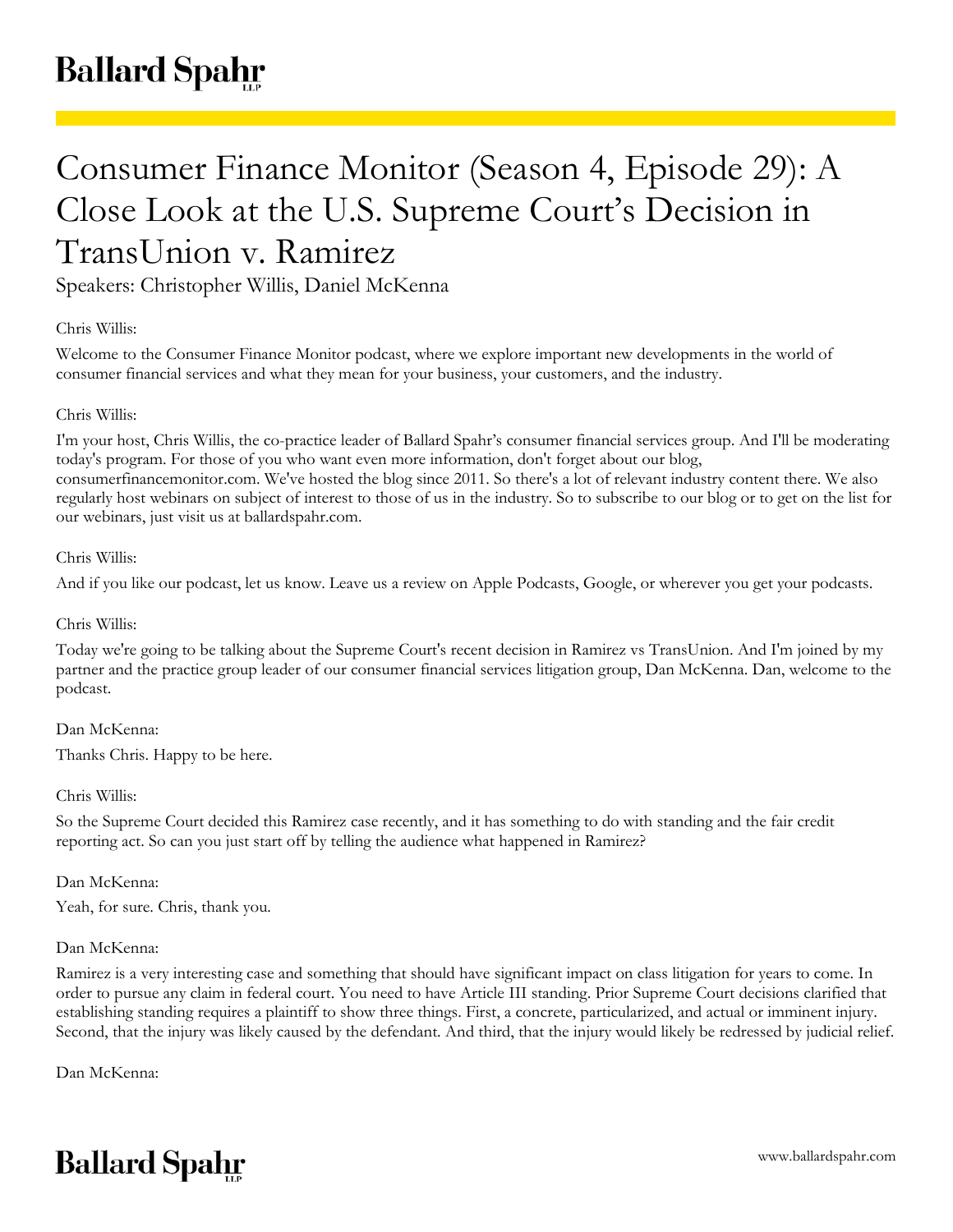Ramirez, as you pointed out, involves the evaluation and definition of concrete and particularized injury under Article III and whether or not a plaintiff has standing to pursue a claim. It did involve an FCRA claim, a claim under the fair credit reporting act. But I think the impact of it is going to be much broader than that. But let me tell you about what the claim was.

## Dan McKenna:

So Ramirez alleged that his name was wrongly added to an OFAC list of terrorists, drug traffickers, and serious criminals. And he claims that he was denied a car purchase as a result of that reporting.

#### Dan McKenna:

When Ramirez asked TransUnion for a copy of his report, after the denial of that sale, they sent him that report without mentioning the OFAC alert.

#### Dan McKenna:

The next day, TransUnion sent him a letter advising that his name was considered a potential match to the OFAC list, but didn't include a copy of the summary of rights that was required to be included by the statute.

#### Dan McKenna:

So Ramirez brought a class action alleging that TransUnion violated the Fair Credit Reporting Act by failing to follow reasonable procedures to ensure the accuracy of the information in its file, failing to provide all of the information in his file upon his request, and failing to include the summary of rights with each written disclosure, being the letter he got the second time.

#### Dan McKenna:

He sought to certify multiple subclasses, including approximately 8,000 people who received a letter from TransUnion indicating their name was a potential match to one on the OFAC list.

#### Dan McKenna:

The parties stipulated, however, that only about 1800 of those people had their credit reports sent to potential creditors. So there was just over 6,000 members of the class whose credit reports had not ever been seen by a third party.

#### Dan McKenna:

Notwithstanding that distinction, the district court found that all 8,000 people had standing and the jury awarded each class members statutory and punitive damages for a huge verdict totaling over \$60 million.

#### Dan McKenna:

The Ninth Circuit affirmed, finding that all of the class members had standing, but it lowered the punitive damages portion, reducing the total verdict to about \$40 million.

#### Dan McKenna:

So the Supreme Court took it up and found otherwise. Justice Kavanaugh wrote for the majority and he found that none of the class, except for the plaintiff, suffered a concrete harm for the claims relating to TransUnion's mailing of the letter to plaintiff. And the court specifically found that plaintiff didn't demonstrate that any of the other putative class members were confused or distressed by the information, or that any of them were prevented from contacting TransUnion to correct the error.

## Dan McKenna: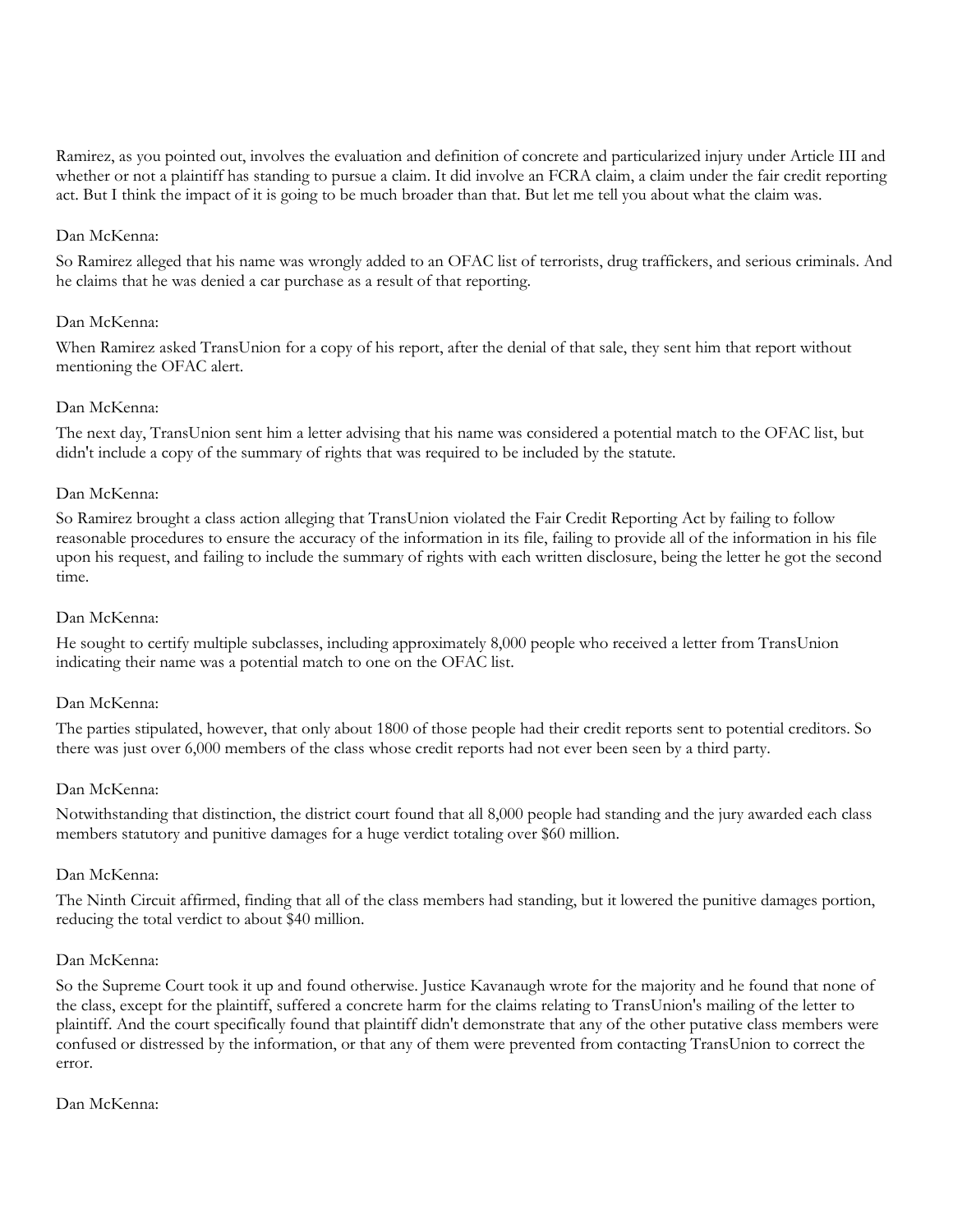Basically the court found that that sort of informational injury, that the consumer was harmed by being informed of something didn't cause adverse effects sufficient to satisfy Article III.

## Dan McKenna:

He then found, and this is where most of the focus has been, that only the 1800 class members whose reports were sent to third parties could establish standing. There only those 1800 could establish that they suffered a concrete harm for the reasonable procedures claim.

## Dan McKenna:

And his opinion was very clear. If you don't have concrete harm, you don't have standing. And in fact to use his exact words, "No concrete harm, no standing."

## Dan McKenna:

The court noted that under Article III, an injury in law is not the same thing as an injury in fact. And only those people who suffered an injury in fact have standing. Thus the individuals who reports were never shared with third parties had no injury in fact, even if the statute was violated as to them, because the false information was never seen by any third party.

## Dan McKenna:

So they had no basis to claim that they suffered an injury. The court also rejected the argument that there was some future risk of harm, because the harm never materialized. Those individuals never had their information sent to third parties, so there was no risk of that information being used by third parties in the future to cause them harm, thereby creating another rule that for future risk of harm to be a viable basis for standing, that future harm has to materialize to be concrete.

#### Dan McKenna:

So, that's really interesting, but I feel like I'm having deja vu, Dan, because didn't, we have a Supreme Court case called Spokeo five years ago that supposedly answered the same question. Like, how is this different? What has the Supreme Court added to the equation in Ramirez that we didn't already know from Spokeo?

#### Dan McKenna:

You know, in a lot of ways, Chris, the Supreme Court mirrored Spokeo, but made it clearer because apparently the lower courts were having a real hard time following Spokeo.

#### Dan McKenna:

So Spokeo addressed the question of whether an, alleging a violation of the fair credit reporting act alone, without any claim of actual damages constituted a sufficient injury.

#### Dan McKenna:

The Supreme Court answered the question in Spokeo with a resounding no. To obtain Article III standing, a plaintiff can't only alleged that the statute was violated. Claiming that the statute was violated alone is just not enough. You have to identify some harm, even if it's intangible. There has to be some harm beyond the statute was violated.

#### Dan McKenna:

Unfortunately, however clear that might sound to us, the lower courts really struggled to apply that guidance, especially as it relates to the intangible harm, which led to some pretty alarmingly, varied results.

# Dan McKenna: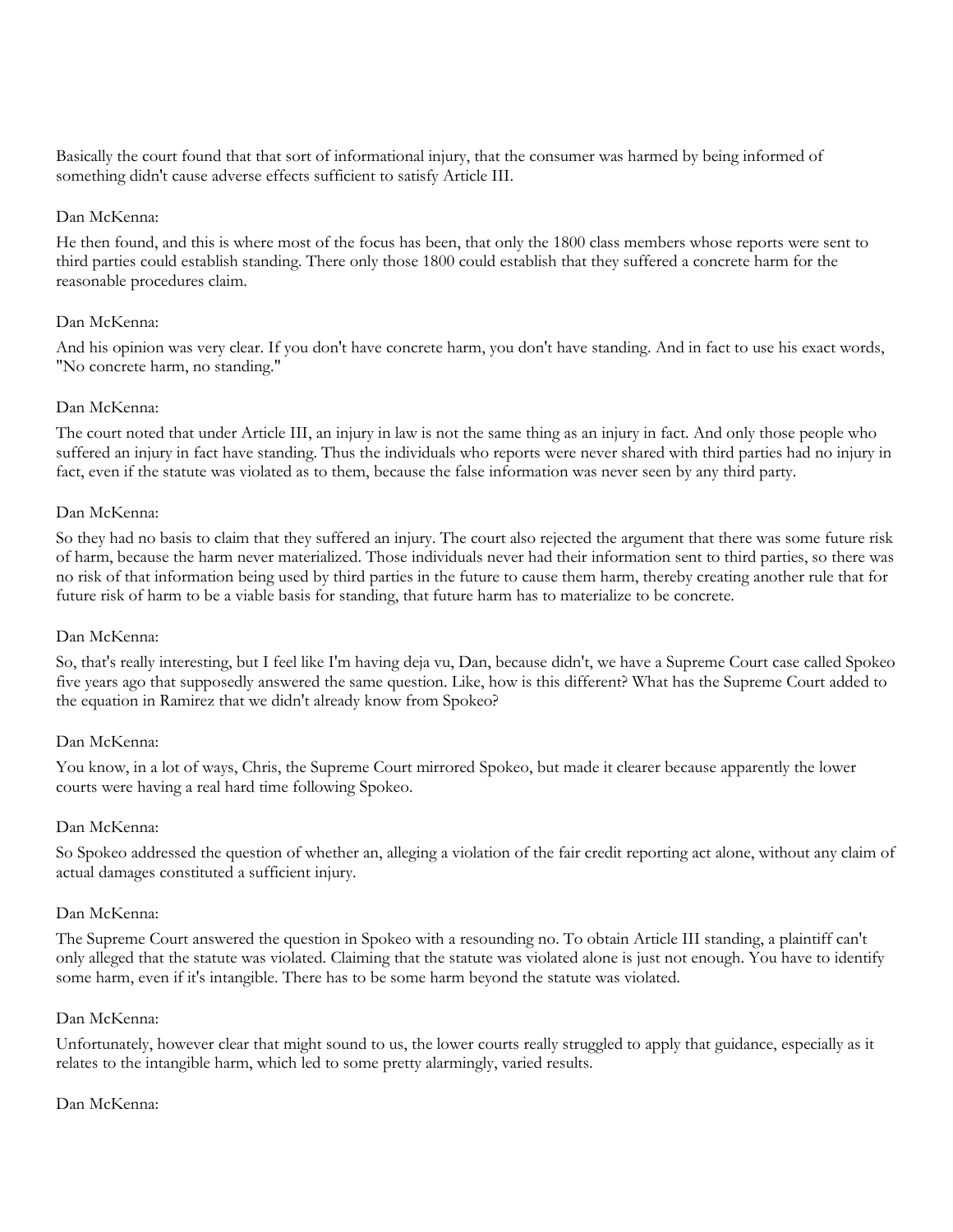And, and I think that's probably demonstrated best by how the Ninth Circuit handled the Spokeo case itself on remand. The Ninth Circuit on remand focused entirely on the generalized interests behind the FCRA, rather than any specific harm that the plaintiff claimed he suffered.

## Dan McKenna:

And it held that Spokeo, that the plaintiff in Spokeo, had standing, despite the fact that he didn't identify any actual harm at all.

#### Dan McKenna:

And the court reasoned that the Fair Credit Reporting Act provisions at issue are designed to protect the dissemination of false credit reporting information. And if that false information is disseminated, then it would be actionable. So it was a concrete injury.

#### Dan McKenna:

What's really frustrating, and I know we experience this a lot in our litigation, is a lot of courts followed that logic, which largely undermined or entirely unwound the Spokeo requirement for actual injury. So Spokeo held you can't just allege a violation of the statute, you have to show an actual injury.

#### Dan McKenna:

The lower courts looked at that and said, "Okay, but if the violation of the statute itself looks like an injury, then we're going to allow that to be enough, even though there's no, even though there's no actual injury alleged by the plaintiff."

#### Dan McKenna:

So Ramirez did away with all of that, with the single sentence, "No concrete harm, no standing." So now there really can't be any questions by the courts as to whether or not a person has to say, "Yes, I was harmed. This is how I was harmed." And critically the impact of that on a class. And whether each of those individuals need to be able to demonstrate some actual harm.

#### Chris Willis:

Speaking of class, you mentioned a minute ago that the Ramirez case is expected by us to have a lot of impact on future class action litigation.

#### Chris Willis:

Can you expand on that a more, what will the world look like for class plaintiffs, particularly under the federal consumer financial protection laws now that we all have to live with the Supreme Court saying, "I really meant it," in Ramirez?

#### Dan McKenna:

Well, what's funny, Chris, is you and I agree that they said that. I am certain the plaintiff's bar will argue that there's nothing new, that the statutory injuries should be enough to satisfy Article III standing. We're already starting to see that trickle out a little bit. And we're also starting to see folks argue that this really only applies to the Fair Credit Reporting Act.

#### Dan McKenna:

I tend to think that all of that should now be rebuffed. That the Supreme Court really, really clearly addressed it now. And there shouldn't be any opportunity for those arguments.

#### Dan McKenna: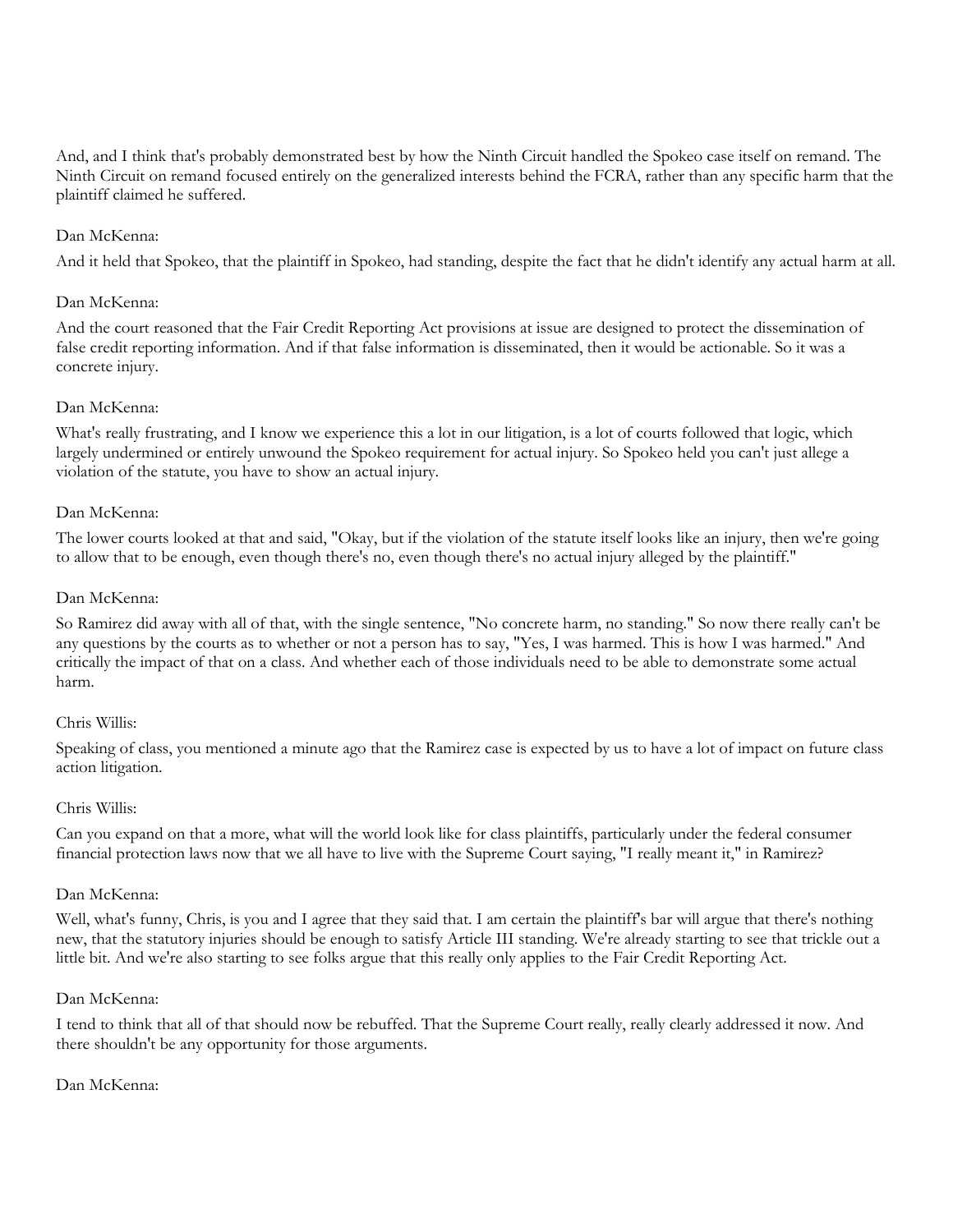So what would that impact be? First, the Supreme Court clearly held that every member of the class has to have individual standing throughout all stages of the litigation. And that gives us as, as defense counsel, an opportunity to challenge standing at all stages of the litigation. And as you know, many class actions allege violations of state or federal statutes, but are pretty weak on the injuries actually sustained by the class.

## Dan McKenna:

In fact, oftentimes there's literally no allegation that the consumers themselves suffered an actual injury as opposed to how the statute violated.

## Dan McKenna:

And as you know, the merits aren't decided until after class cert. So usually plaintiffs will allege and argue that a statutory violation is enough and is equivalent to a statutory injury that's the same as an actual injury for Article III standing and rely entirely upon their name named plaintiff having an actual injury.

## Dan McKenna:

So under normal circumstances, or historically, if we were to oppose class cert challenging the injury component, a lot of courts would push that off. They would avoid the issue and claim it was an issue of damages and not one of standing.

## Dan McKenna:

Now, the courts should be more amenable to putting the class to the task of showing actual injury for each person within the class definition at the class cert stage.

## Dan McKenna:

So my very first recommendation is we need to be challenging standing and the individual actual injury of each class member at the class cert stage, and not allowing that to get pushed to the merit stage post-class serve.

# Dan McKenna:

There's also an argument, Chris, that the divergent actual injuries needed for standing create many trials. And as you know, there needs to be some common methodology for determining the concrete injury. There needs to be some common methodology for determining the damages for each person. And this mini trial issue is something that should be raised as a opposition to predominance at the class cert stage.

#### Dan McKenna:

So generally business records, aren't going to show, our clients business records, aren't going to show how each person was harmed. Many of them likely aren't harmed. And without some common methodology of determining that then many trials, which would be contrary to the point purpose of a class action, would be required and we should be making that argument as well.

#### Dan McKenna:

Then the final point I want to raise Chris, is although the plaintiff's bar hopes otherwise, this really should reach far beyond the Fair Credit Reporting Act.

#### Dan McKenna:

Any class action that is grounded on a statutory violation in and of itself, now will require each member of the class to establish actual damages to have standing under Article III regardless of the statute that the claim is brought under. And we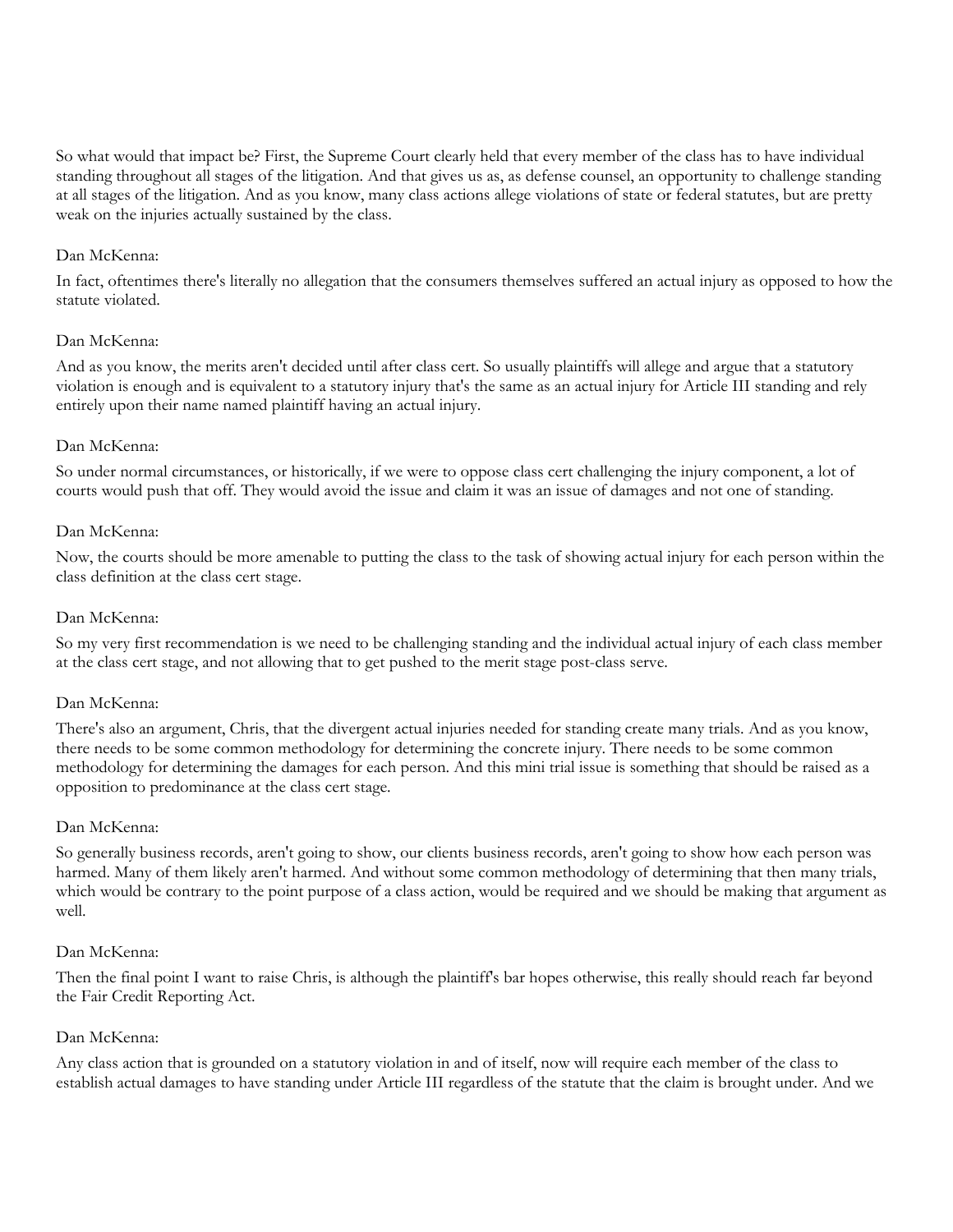need to be very careful to ensure that the class is pursuing that the right way and to be challenging that at each appropriate stage, regardless of the underlying cause of action.

## Chris Willis:

Yeah. And speaking of other statutes beyond Fair Credit Reporting Act, let's think of a couple of examples.

## Chris Willis:

So for example, let's say you have a Truth In Lending Act claim based on some disclosure being wrong. You know, the Truth In Lending Act has two alternatives for the plaintiffs. They can show actual damages or they can seek statutory damages without showing injury. But it seems to me that Ramirez gets in the way of doing that unless there is an actual injury.

## Chris Willis:

Likewise, think about a data breach case where somebody's personal information has been exposed to hackers. And the argument is frequently made that, "Oh, well, even though I haven't suffered identity theft, I have a future risk of harm." And it seems to me the portion of Ramirez that you talked about a minute ago about, well, future harm does account until it materializes sort of throws a wrench into that case too.

#### Chris Willis:

So I'm sure we can think of tons of examples of cases like that. Don't you agree where the failure to show an actual injury will be fatal to one of these cases?

## Dan McKenna:

I think that you're absolutely right, Chris. And it's incumbent upon us and everyone on the defense bar to be raising these issues throughout litigation, regardless of the underlying cost.

#### Chris Willis:

So let's talk about how this might play out. We talked about class actions a second ago. How about in individual cases? You know, your plaintiff is in court. They're seeking statutory damages or whatever. How will Ramirez affect the way we litigate those individual cases?

#### Dan McKenna:

So I think it will affect how we litigate those cases, but sadly not as greatly as it's going to affect the class actions.

#### Dan McKenna:

And that's particularly frustrating because FCRA cases right now are the second most filed case in the country. There is a huge, huge uptick in credit reporting litigation. And it's typically death by a thousand cuts.

#### Dan McKenna:

In most of those cases, the consumers are alleging some sort of distress, emotional distress is, is considered to be an actual harm under the Fair Credit Reporting Act. Some sort of credit damage, et cetera. That's going to be enough in the individual litigation and that'll continue to suffice in the individual litigation.

#### Dan McKenna:

However, as we start to see more and more firms transition to credit reporting litigation with the, the dearth of, of TCPA plaintiffs out there nowadays, I anticipate that we will see a, a real drop in the quality of the pleadings. And if they're not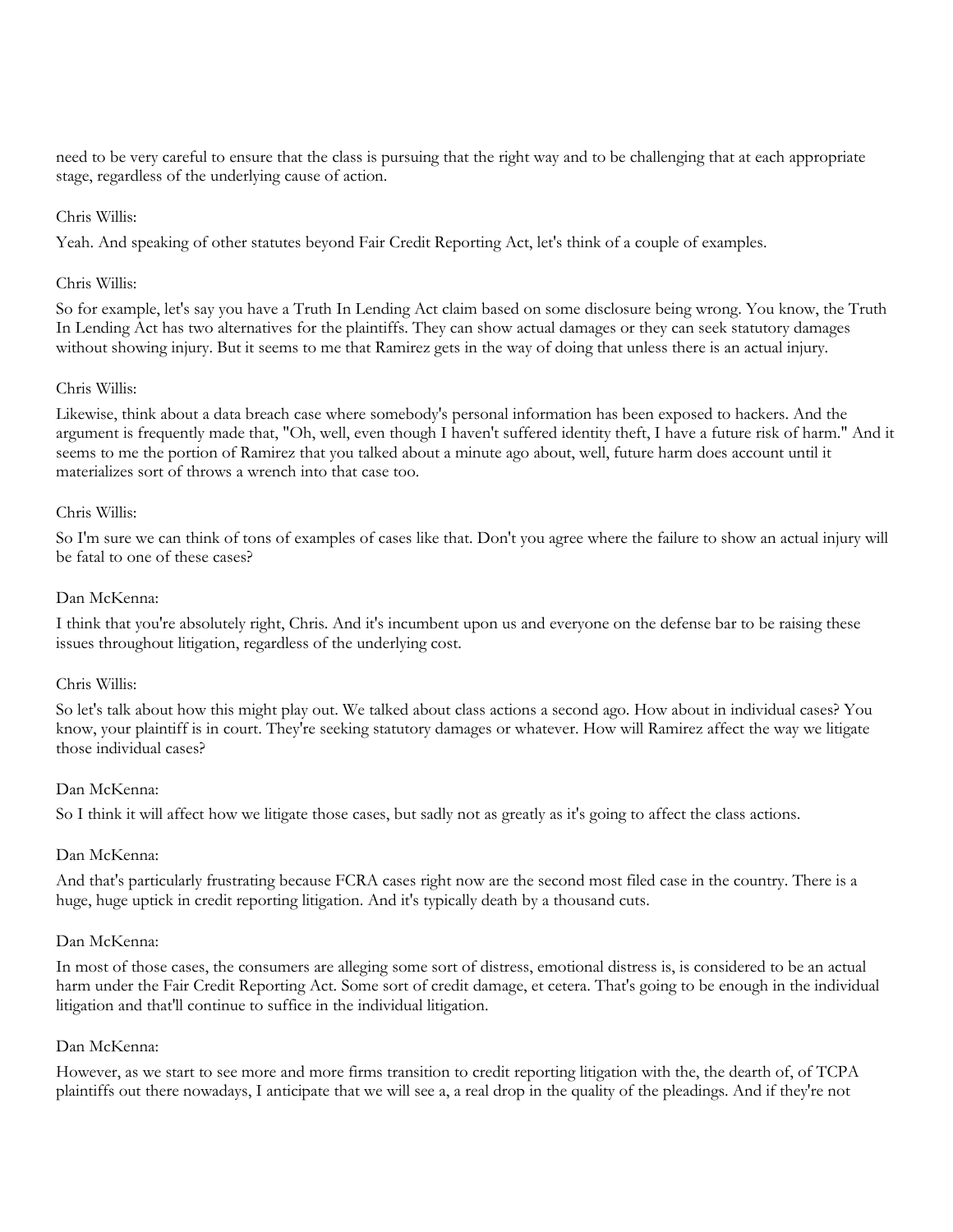alleging these things, and it is something that we should be challenging at the pleading stage, and that can be done either via motion to strike or motion to dismiss, or even just asserting it in your answer.

## Chris Willis:

So, one last question about this, Dan. And it's something that worries me a little bit.

## Chris Willis:

A motion to dismiss based on Spokeo and Ramirez is a motion saying the court lacks subject matter jurisdiction of the case, because the federal courts subject matter jurisdiction is defined by Article III.

## Chris Willis:

So let's say you have a case in federal court, you successfully moved to dismiss it on the basis of no standing under Ramirez and Spokeo. How much do we need to worry that the case then comes back, now non-removable, in state court because the state constitution, or whatever, doesn't contain as strict of a injury and causation requirement as the federal courts have interpreted Article III to have.

## Dan McKenna:

Well, I think that's a huge risk, Chris. And it's really a good thing that you raised it.

## Dan McKenna:

We saw a lot of, post Spokeo, we saw a lot of knee jerk reaction to these motions. And I think a lot of defendants found that they needed to be a little bit more careful what they wished for as they saw these motions granted, and then found themselves stuck in, in a state court.

# Dan McKenna:

I also think that it creates some negative situations for defendants who remove cases and then immediately argue that there's no Article III standing. And the courts look at that and say, "You know, isn't that a little bit of trickery on your part? Why are you doing this? You're the one who brought it to the court."

#### Dan McKenna:

And I think it generates potentially longstanding ill will against those defendants the next time that they're in those courts.

#### Dan McKenna:

So it's something that you need to be careful of. And I would suggest that it is a more appropriate weapon, if we will call it that, to use at class certification than to use at the pleading stage. Because if you are asserting it at the pleading stage, you give them an opportunity to try to remedy it pretty early on. And/or you might be really dissatisfied with the result, as you pointed out, as you may find yourself stuck in state court for a class action.

#### Chris Willis:

Okay. So thanks for commenting on that.

#### Chris Willis:

And thank you Dan, for being on the podcast today to talk about this important decision and the really potentially massive impacts that it may have on all kinds of consumer financial services litigation.